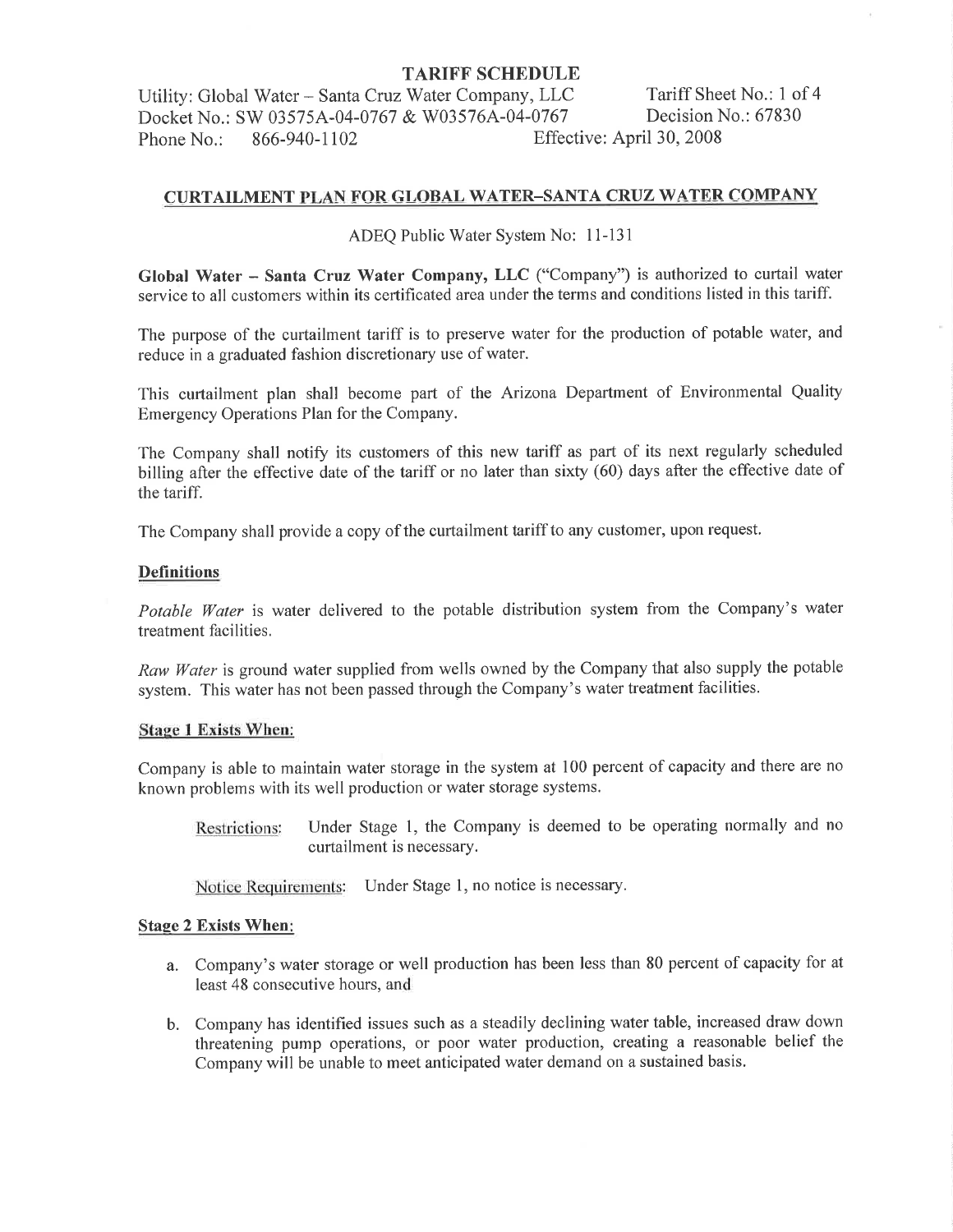Utility: Global Water – Santa Cruz Water Company, LLC<br>Docket No : SW 03575A-04-0767 & W03576A-04-0767 Decision No.: 67830 Docket No.: SW 03575A-04-0767 & W03576A-04-0767<br>Phone No.: 866-940-1102 Effec Phone No.: 866-940-1102 Effective: April 30, <sup>2008</sup>

Restrictions: Under Stage 2, the Company may request customers to voluntarily employ water conservation measures to reduce water consumption by approximately 25 percent of Stage I Consumption. Outside watering should be limited to essential water, dividing outside watering on some uniform basis (such as even and odd days) and eliminating outside watering on weekends and holidays.

> The Company shall implement restrictions on the discretionary use of water including:

- i. Potable or Raw Water supply to any hydrant meter, recreational impoundment, lake or irrigation impoundment shall be provided at the sole discretion of the Company and may be completely curtailed; and
- No new hydrant, HOA or landscape irrigation meters employing ii. potable or raw water will be deployed.
- Notice Requirements: Under Stage 2, the Company is required to notify customers by delivering written notice door to door at each service address, or by United States first class mail to the billing address or, at the Company's option, both. Such notice shall notify the customers of the general nature of the problem and the need to conserve water.

#### Stage 3 Exists When:

- a. Company's total water storage or well production has been less than 50 percent of capacity for at least 24 consecutive hours, and
- b. Company has identified issues such as a steadily declining water table, increased draw down threatening pump operations, or poor water production, creating a reasonable belief the Company will be unable to meet anticipated water demand on a sustained basis.
	- Restrictions: Under Stage 3, Company shall request the customers to voluntarily employ water conservation measures to reduce daily consumption by approximately 50 percent of Stage I Consumption. All outside watering should be eliminated, except livestock, and indoor water conservation techniques should be employed whenever possible. Standpipe service shall be suspended.

The Company shall implement restrictions on the discretionary use of water including:

Construction water will be curtailed by locking of hydrant meters. i. No new hydrant meters shall be deployed;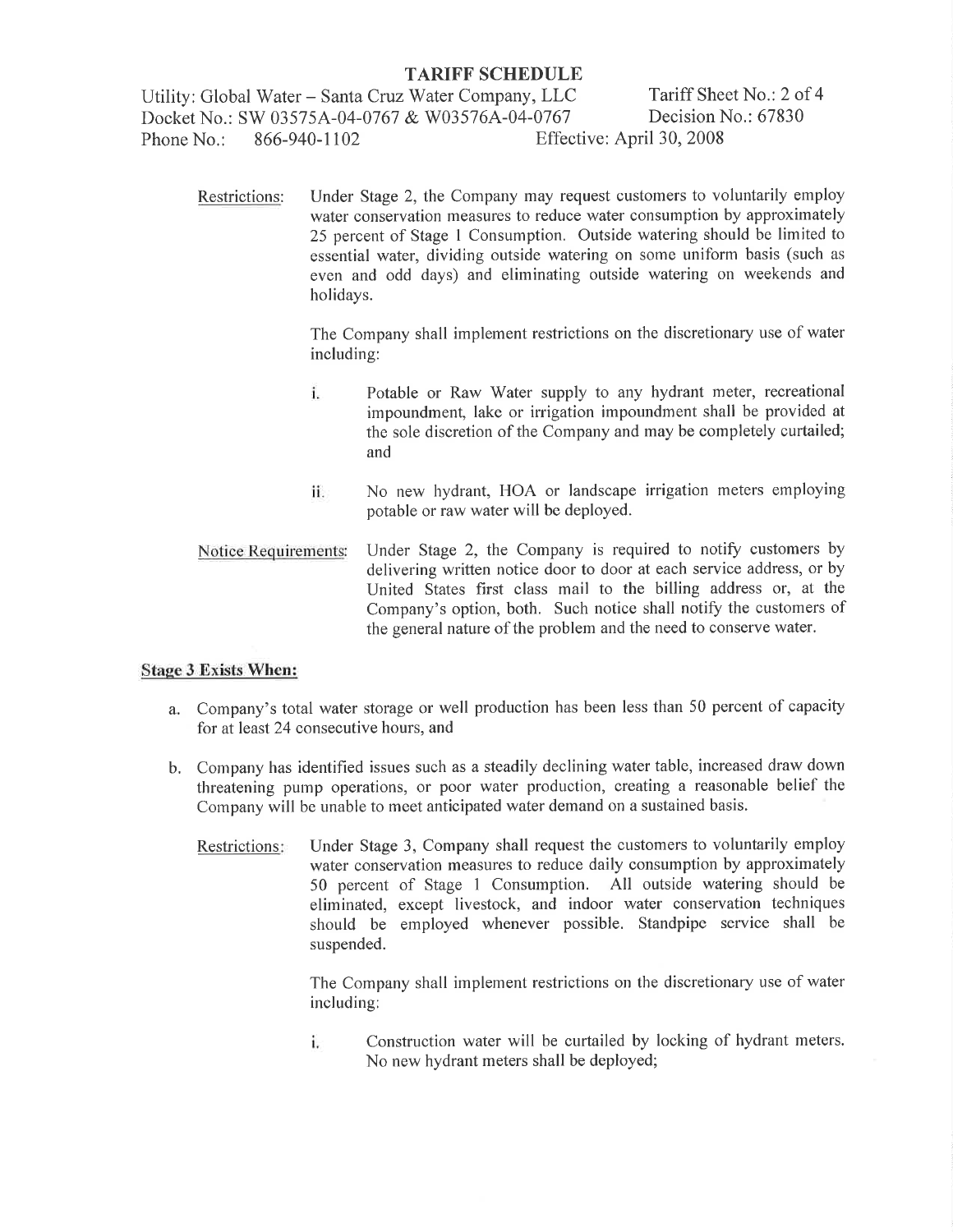Utility: Global Water - Santa Cruz Water Company, LLC Tariff Sheet No.: 3 of 4<br>Docket No.: SW 03575A-04-0767 & W03576A-04-0767 Decision No.: 67830 Docket No.: SW 03575A-04-0767 & W03576A-04-0767<br>Phone No.: 866-940-1102 Effec Effective: April 30, 2008

> Potable or Raw Water supply to any recreational impoundment or irrigation impoundment will be curtailed. The Company will isolate and lock all irrigation meters from the raw/potable supply system. li.

### Notice Requirements:

- 1. Company is required to notify customers by delivering written notice to each service address, or by United States first class mail to the billing address or, at the Company's option, both. Such notice shall notify the customers of the general nature of the problem and the need to conserve water.
- 2. Beginning with Stage 3, Company shall post signs showing the curtailment stage at all well sites, tank sites and other Company-owned facilities. In addition, signs shall be posted at the entrance to major subdivisions served by the Company.
- 3. Company shall notify the Consumer Services Section of the Utilities Division of the Corporation Commission at least 12 hours prior to entering Stage 3,

Once Stage 3 has been reached, the Company must augment the supply of water by hauling or through an emergency interconnect from an approved supply or must otherwise provide emergency drinking water for its customers until a permanent solution has been implemented.

#### Stage 4 Exists When:

- a. Company's total water storage or well production has been less than 25 percent of capacity for at least 12 consecutive hours, and
- b. Company has identified issues such as a steadily declining water table, increased draw down threatening pump operations, or poor water production, creating a reasonable belief the Company will be unable to meet anticipated water demand on a sustained basis.
	- Restrictions: Under Stage 4, Company shall inform the customers of a mandatory restriction and of the requirement to employ water conservation measures to reduce daily consumption. Failure to comply will result in customer disconnection.

The following uses of water shall be prohibited<sup>1</sup>

- i. Irrigation of outdoor lawns, trees, shrubs, or any plant life with potable or raw water is prohibited;
- ll, With the exception of reclaimed water meters receiving reclaimed water from Global Water-Palo Verde Utilities Company, no irrigation water will be provided by the Company (Company staff will isolate and lock all HOA meters from the potable distribution

<sup>&#</sup>x27;Fire suppression systems are specifically exempt from any curtailment.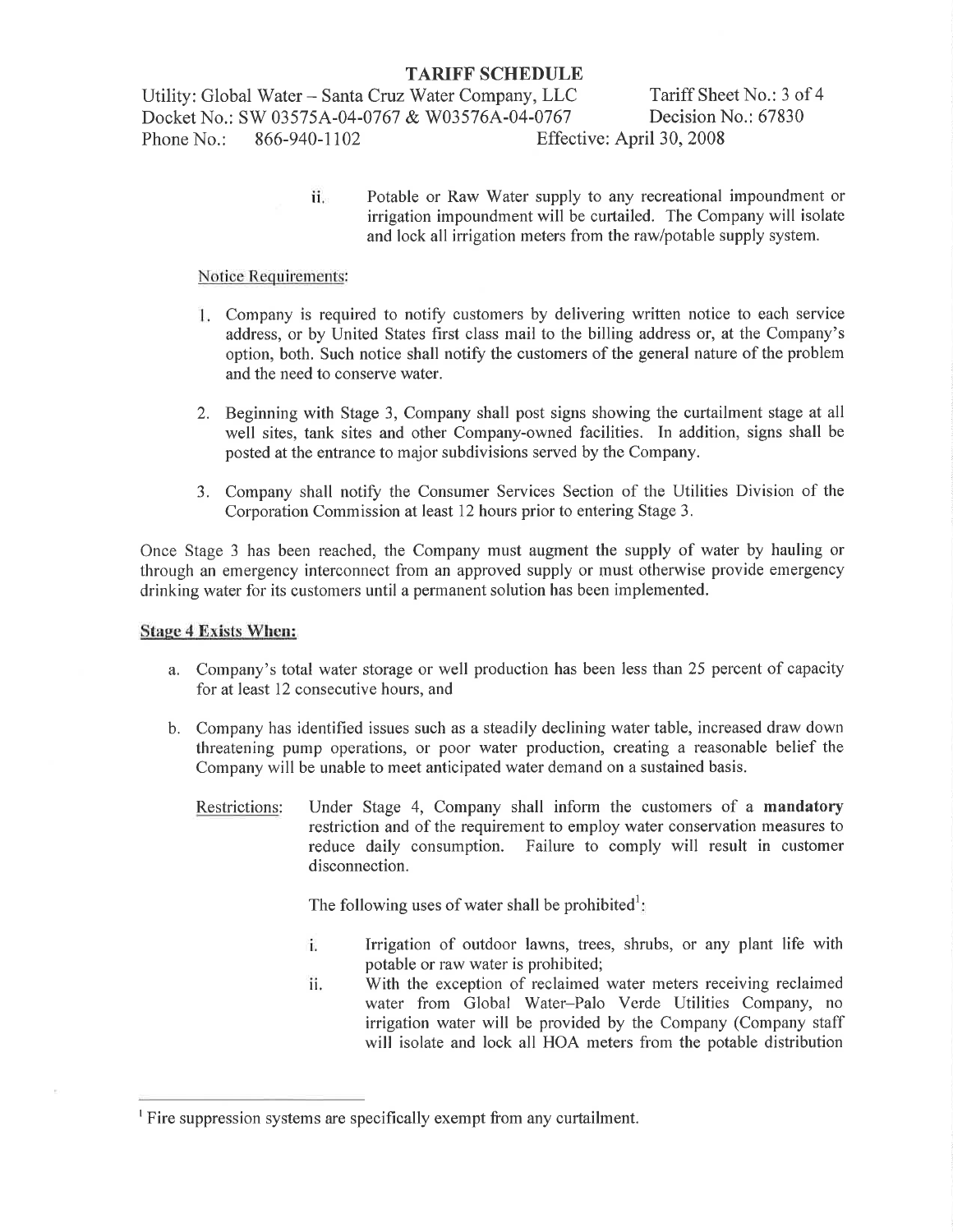Utility: Global Water – Santa Cruz Water Company, LLC Tariff Sheet No.: 4 of 4<br>Docket No.: SW 03575A-04-0767 & W03576A-04-0767 Decision No.: 67830 Docket No.: SW 03575A-04-0767 & W03576A-04-0767 Phone No.: 866-940-1102 Effective: April 30, 2008

> system). No potable or raw water will be delivered to any irrigation or recreational impoundment;

- iii. Washing of any vehicle with raw or potable water is prohibited;
- iv. The use of raw or potable water for dust control or any outdoor cleaning uses is prohibited;
- The use of drip or misting systems for outside irrigation or cooling  $V_{+}$ systems employing raw or potable water of any kind is prohibited;
- vi, The filling of any swimming pool, spas, fountains or ornamental pools is prohibited;
- vii The use of raw or potable water for construction water is prohibited. No construction water will be provided by Company (Company staff will isolate and lock all hydrant meters);
- viii. Restaurant patrons shall be served water only upon request;
- ix. Any other potable or raw water-intensive-activity for outside-use is prohibited;
- Any standpipe operations are prohibited; X.
- The addition of new service lines and meter installations is prohibited. xi.

#### Notice Requirements:

- 1. Company is required to notify customers by delivering written notice to each service address, or by United States first class mail to the billing address or, at the Company's option, both. Such notice shall notify the customers of the general nature of the problem and the need to conserve water.
- 2. Company shall post signs showing the curtailment stage at all well sites, tank sites and other Company-owned facilities. In addition, signs shall be posted at the entrance to major subdivisions served by the Company.
- 3. Company shall notiff the Consumer Services Section of the Utilities Division of the Corporation Commission at least 12 hours prior to entering Stage 4.

Customers who fail to comply with the above restrictions will be given a written notice to end all outdoor use. Failure to comply within two (2) working days of receipt of the notice will result in temporary loss of service until an agreement can be made to end unauthorized use of outdoor water. To restore service, the customer shall be required to pay all authorized reconnection fees. If <sup>a</sup> customer believes he/she has been disconnected in error, the customer may contact the Commission's Consumer Services Section at l-800-222-7000 to initiate an investigation.

Once Stage 4 has been reached, the Company must augment the supply of water by hauling or through an emergency interconnect from an approved supply or must otherwise provide emergency drinking water for its customers until a permanent solution has been implemented.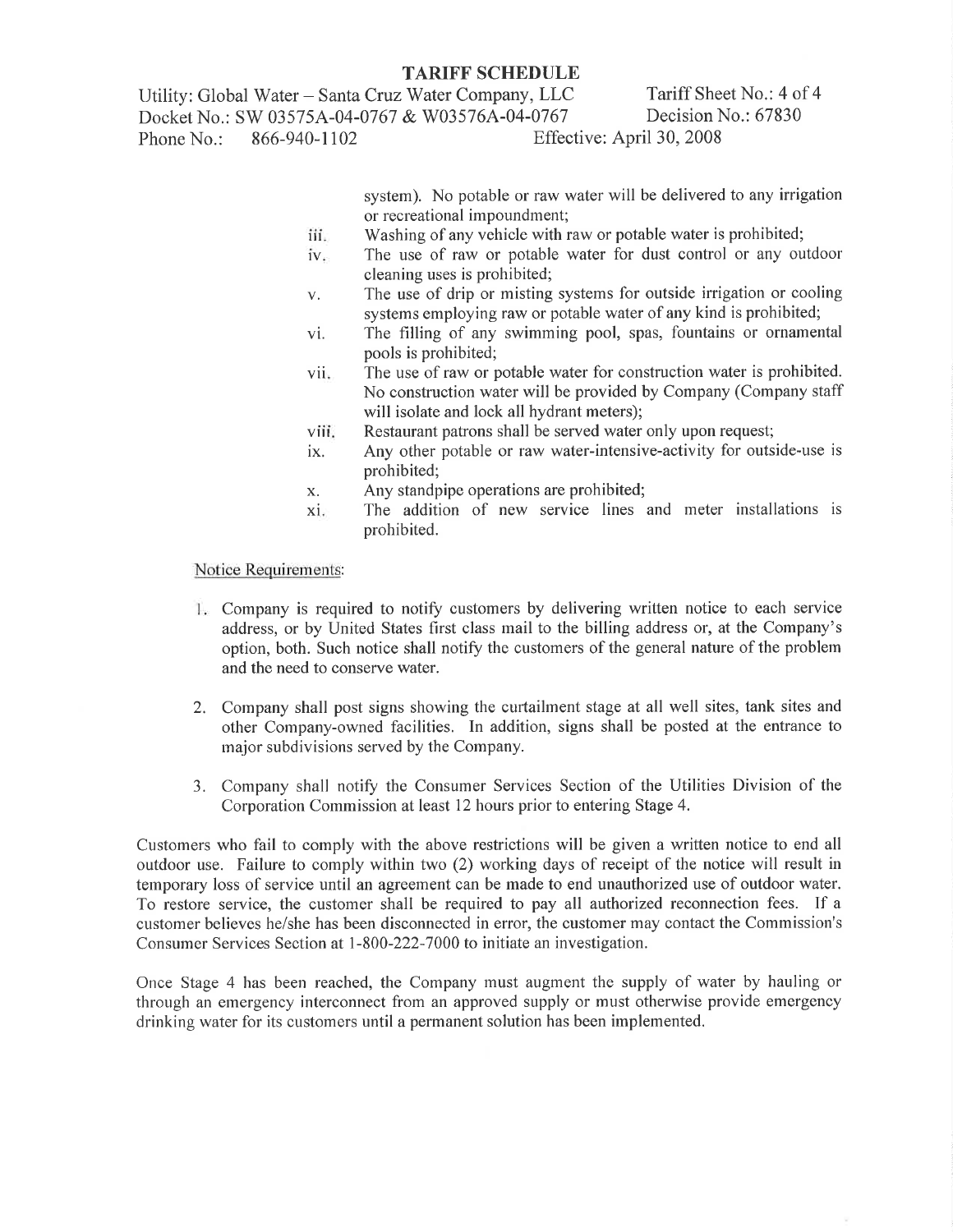| 1            | BEFORE THE ARIZONA CORPORATION COMMISSION                                                                    |
|--------------|--------------------------------------------------------------------------------------------------------------|
| $\mathbf{2}$ | <b>COMMISSIONERS</b>                                                                                         |
| 3            | <b>DOUG LITTLE - CHAIRMAN</b><br><b>BOB STUMP</b>                                                            |
| 4            | <b>BOB BURNS</b><br>TOM FORESE                                                                               |
| 5            | <b>ANDY TOBIN</b>                                                                                            |
| 6            | IN THE MATTER OF THE APPLICATION OF<br>Docket No. SW-03575A-04-0767                                          |
| 7            | PALO VERDE UTILITIES COMPANY FOR<br>AN EXTENSION OF ITS EXISTING                                             |
| 8            | <b>CERTIFICATE OF CONVENIENCE AND</b><br>NECESSITY.                                                          |
| 9            | Docket No. W-03576A-04-0767                                                                                  |
| 10           | IN THE MATTER OF THE APPLICATION OF<br>SANTA CRUZ WATER COMPANY FOR AN<br><b>NOTICE OF FILING COMPLIANCE</b> |
| 11           | EXTENSION OF ITS EXISTING<br>CERTIFICATE OF CONVENIENCE AND                                                  |
| 12           | NECESSITY.                                                                                                   |
| 13           | In June 2016, Global Water - Palo Verde Utilities Company, LLC and Global Water -                            |
| 14           | Santa Cruz Water Company, LLC converted from an Arizona corporation to a limited liability                   |
| 15           | company under the Arizona Entity Restructuring Act, A.R.S. § 29-2101. Under the Act, the                     |
| 16           | converted entity remains "same entity without interruption as the converting entity." A.R.S. § 29-           |
| 17           | $2406(A)(1)(b)$ . In connection with the reorganization, the names of the entities were changed              |
| 18           | from Global Water - Palo Verde Utilities Company and Global Water - Santa Cruz Water                         |
| 19           | Company to Global Water - Palo Verde Utilities Company, LLC and Global Water - Santa Cruz                    |
| 20           | Water Company, LLC.                                                                                          |
| 21           | Accordingly, Global Water - Palo Verde Utilities Company, LLC and Global Water -                             |
| 22           | Santa Cruz Water Company, LLC are submitting updated tariff sheets reflecting their new                      |
| 23           | name. Attached is the revised Curtailment Plan Tariff reflecting the new name. No other                      |
| 24           | changes were made.                                                                                           |
| 25           |                                                                                                              |
| 26           |                                                                                                              |
| 27           |                                                                                                              |
| 28           |                                                                                                              |
|              |                                                                                                              |
|              |                                                                                                              |